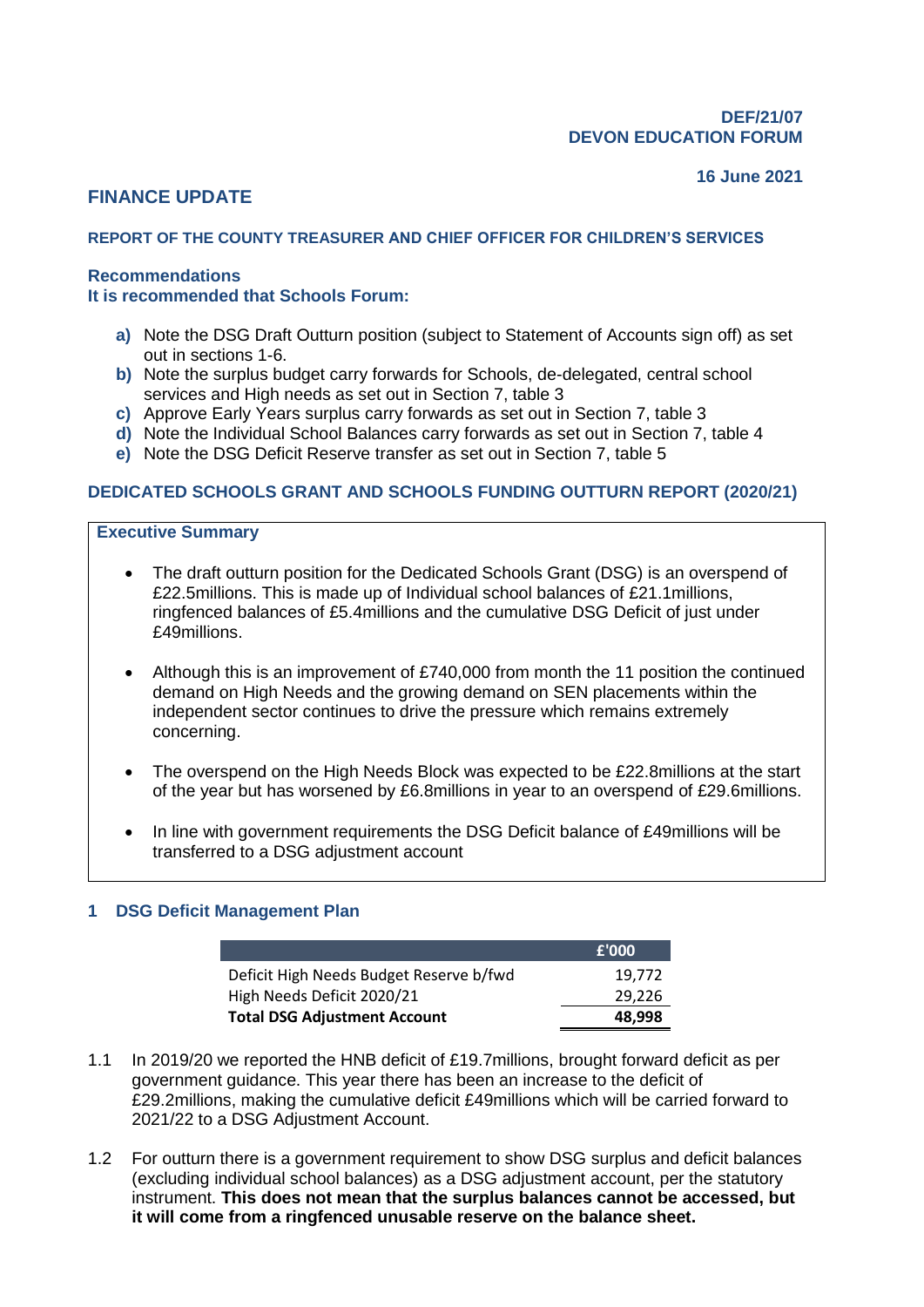1.3 A more comprehensive management plan is being developed. This is intended to make use of a DfE provided template to capture the impact of this plan.

## **2 Dedicated schools grant**

- 2.1 The 2020/21 DSG schools block budget is based upon pupil numbers as at the October 2019 census. This is adjusted in year for existing and newly converted Academies as well as including deductions for high needs places that are directly funded by the ESFA (to academies and non-maintained special schools).
- 2.2 The final budget of £272.1millions reflects in year adjustments for recoupment of direct funded placements, existing and newly converted academies, and Early Years census numbers. The Pupil Premium Grant is £11.2millions; School Sixth Form Post 16 funding £1.1millions and other Schools Grant £20.5millions.

## **Table 1: Summary of Outturn forecast position and significant variations**

|                                                              | <b>Final</b><br>Approved<br><b>Net</b><br><b>Budget</b> | <b>Net</b><br><b>Spend</b> | <b>Variations</b><br>(under) $\prime$<br>over | <b>Grants</b><br>c/fwd in<br>2020/21 | <b>DSG</b><br><b>Adjustment</b><br><b>Account</b> | <b>Final</b><br><b>Outturn</b><br><b>Variance</b> |
|--------------------------------------------------------------|---------------------------------------------------------|----------------------------|-----------------------------------------------|--------------------------------------|---------------------------------------------------|---------------------------------------------------|
|                                                              | £'000                                                   | £'000                      | £'000                                         | £'000                                | £'000                                             | £'000                                             |
| <b>DSG</b>                                                   | (272,092)                                               | (272, 268)                 | (176)                                         | 0                                    | 174                                               | (2)                                               |
| Pupil Premium                                                | (11, 168)                                               | (11, 168)                  | 0                                             | 0                                    | 0                                                 | $\Omega$                                          |
| <b>Other Schools Grants</b>                                  | (20, 487)                                               | (20, 487)                  | 0                                             | 0                                    | 0                                                 | $\Omega$                                          |
| Post 16 Funding (mainstream)                                 | (1, 161)                                                | (1, 161)                   | 0                                             | 0                                    | 0                                                 | 0                                                 |
| <b>Total Schools Grant Funding</b>                           | (304, 908)                                              | (305, 084)                 | (176)                                         | 0                                    | 174                                               | (2)                                               |
| Schools delegated budget, including maintained nursery units | 199,083                                                 | 179,428                    | (19,655)                                      | 17,930                               | 1,726                                             |                                                   |
| De-delegated budgets                                         | 5,969                                                   | 3,042                      | (2,927)                                       | 0                                    | 2,927                                             | $\Omega$                                          |
| <b>Academy Grants</b>                                        | 388                                                     | 387                        | (1)                                           | 0                                    | $\Omega$                                          | (1)                                               |
| Central Provision within School's block                      | 4,189                                                   | 4,103                      | (86)                                          | $\Omega$                             | 88                                                | 2                                                 |
| High Needs block, including maintained special schools       | 98,209                                                  | 101,745                    | 3,536                                         | 3,161                                | (6,697)                                           | 0                                                 |
| Early Years block                                            | 39,678                                                  | 38,832                     | (846)                                         | 0                                    | 846                                               | $\Omega$                                          |
| <b>DSG Adjustment Account</b>                                | (42, 620)                                               | 0                          | 42,620                                        | 0                                    | (42, 620)                                         | 0                                                 |
| <b>Overall Net DSG and School Funding</b>                    | (12)                                                    | 22,453                     | 22,465                                        | 21,091                               | (43, 556)                                         | 0                                                 |

- 2.3 The balances to be carried forward into 2021/22 for schools totals £21millions. This is allocated for maintained mainstream schools in the Schools Block totalling £17.9millions and for maintained special schools in the High Needs Block totalling £3.1millions.
- 2.4 In additional to these individual school balances there is a carry forward within the High Needs Block for the Hospital School of £88,000.
- 2.5 The Growth Fund for 2020/21 had a budget of £2.4millions. 23 schools received a total of £673,000 for one off classroom and census pupil growth, resulting in an underspend of £1.7millions.

## **3 De-delegated budget**

3.1 De-delegated budgets have an underspend of £2.9millions, Schools Contingency is underspent by £2.4millions, and £556,000 underspend within the Maternity fund.

## **4 Central Provision within Schools**

4.1 Ring fenced carry forwards to 2021/22 are being requested for Phase Associations, Schools Forum and Managed Moves (MFEP) totalling £88,000.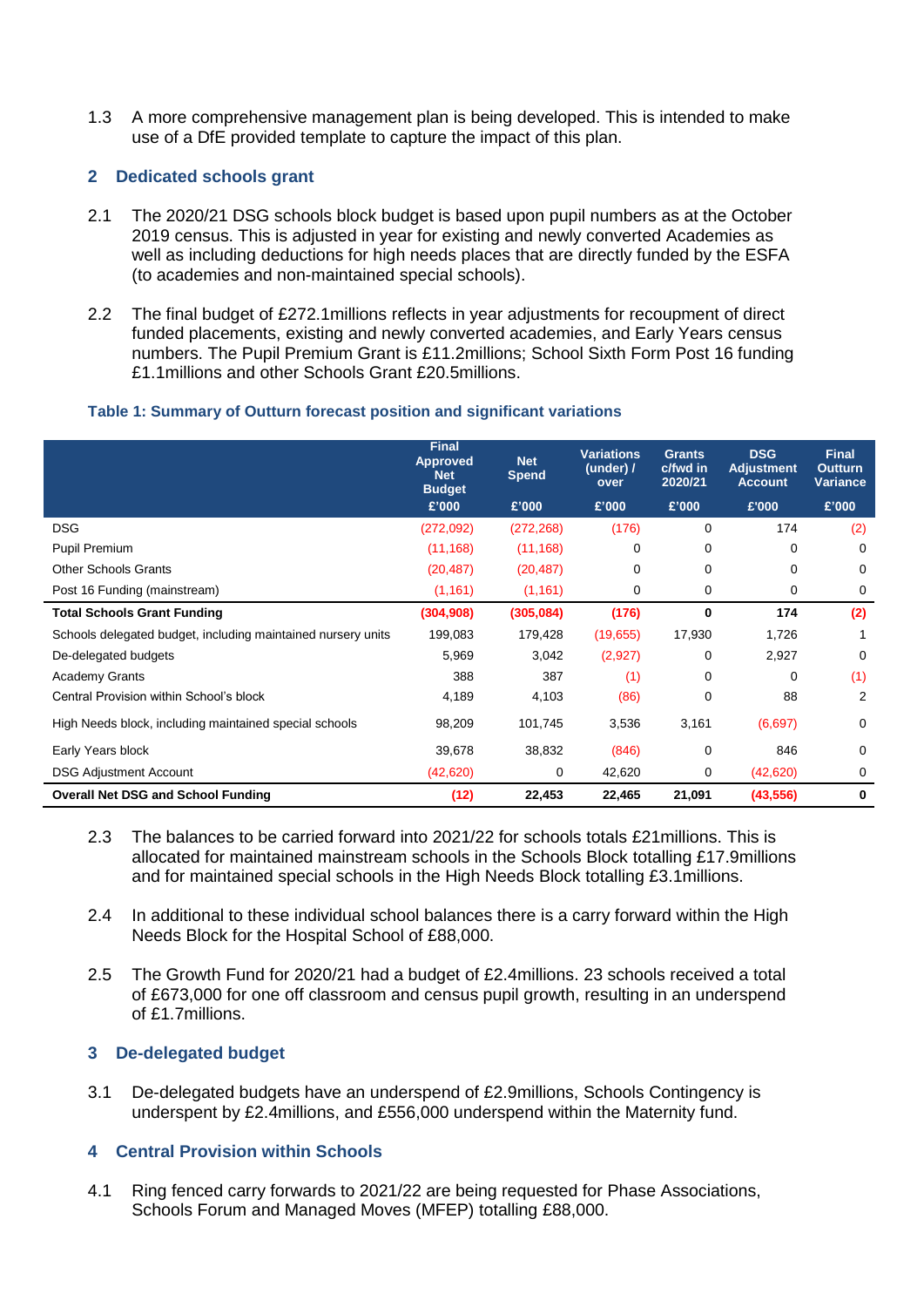## **5 High Needs**

## **Table 2: Summary of High Needs 2020/21**

|                                           | <b>Final</b><br><b>Approved</b><br><b>Budget</b> | <b>Net</b><br><b>Spend</b> | <b>Variations</b><br>(under) $\prime$<br>over | <b>Grants</b><br>c/fwds<br>in<br>2020/21 | <b>DSG</b><br><b>Adjustment</b><br><b>Account</b> | <b>Final</b><br><b>Outturn</b><br><b>Variance</b> |
|-------------------------------------------|--------------------------------------------------|----------------------------|-----------------------------------------------|------------------------------------------|---------------------------------------------------|---------------------------------------------------|
|                                           | £'000                                            | £'000                      | £'000                                         | £'000                                    | £'000                                             | £'000                                             |
| Alternative Provision                     | 3,286                                            | 2,753                      | (533)                                         | 0                                        | 0                                                 | (533)                                             |
| Hospital School                           | 443                                              | 355                        | (88)                                          | 88                                       | 0                                                 |                                                   |
| LDP Inclusion & Safeguarding              | 3,448                                            | 3,448                      |                                               | 0                                        | 0                                                 | 0                                                 |
| Nursery Plus                              | 1,164                                            | 971                        | (193)                                         | 0                                        | 0                                                 | (193)                                             |
| <b>SEN Mainstream</b>                     | 12,969                                           | 15,908                     | 2,939                                         | 0                                        | 70                                                | 3,009                                             |
| Mainstream FE Colleges                    | 1,318                                            | 2,820                      | 1,502                                         | 0                                        | 0                                                 | 1,502                                             |
| <b>SEN Services</b>                       | 876                                              | 839                        | (37)                                          | O                                        | 0                                                 | (37)                                              |
| <b>Maintained Special Schools</b>         | 36,001                                           | 33,199                     | (2,802)                                       | 3,073                                    | 0                                                 | 271                                               |
| Independent Special Schools & Recoupment  | 37,275                                           | 40,079                     | 2,804                                         | 0                                        | 0                                                 | 2,804                                             |
| <b>Support Centres</b>                    | 1,429                                            | 1,373                      | (56)                                          | 0                                        | 0                                                 | (56)                                              |
|                                           | 98,209                                           | 101,745                    | 3,536                                         | 3,161                                    | 70                                                | 6,767                                             |
| <b>Transfer to DSG Adjustment Account</b> |                                                  |                            |                                               |                                          | (6, 767)                                          | (6, 767)                                          |
| <b>TOTAL</b>                              | 98,209                                           | 101,745                    | 3,536                                         | 3,161                                    | (6,697)                                           | 0                                                 |

## **Alternative Provision £533,000 underspend**

- 5.1 The budget includes the main Alternative Provision (AP) contract for 160 planned places, the average number of top ups paid was 134, saving £324,000. This is partially offset by payments of £86,000 for AP plus packages.
- 5.2 Reintegration costs for 2020/21 have not be paid resulting in savings of £75,000 to the AP budget and Medical commissioning has seen savings of £216,000. This has been offset in part by AP provision of £27,000 for a child in care in Kent and £78,000 for Diabetes funding in School as funding from Health has yet to be agreed.
- 5.3 AP Other placements has underspent by £156,000 in 2020/21 this is net of Pandemic funding of £72,000.
- 5.4 The underspend has grown from month 11 by £73,000. This is due to lower than expected AP other Provision and AP Plus payments totalling £178,000 and has been offset in part by increased costs for Medical Plus and AP SEN placements £104,000.

## **Hospital School**

5.5 Hospital school has a surplus balance of £88,000 which is ring-fenced and will be carried forward to 2021/22.

#### **Nursery Plus £193,000 underspend**

5.6 A clawback of redundancy contingency has taken place of £96,000 where schools have funding balances exceeding the agreed limit of £25,000. Reduction in travel and development has seen an underspend of £35,000 and 2019/20 creditors not being realised totalling £73,000.

#### **SEN Mainstream £3.0millions overspend**

5.7 SEN Mainstream covers personalised education packages and EHCPs for Pre and Post 16 students in mainstream settings as well as the central SLAs which support them.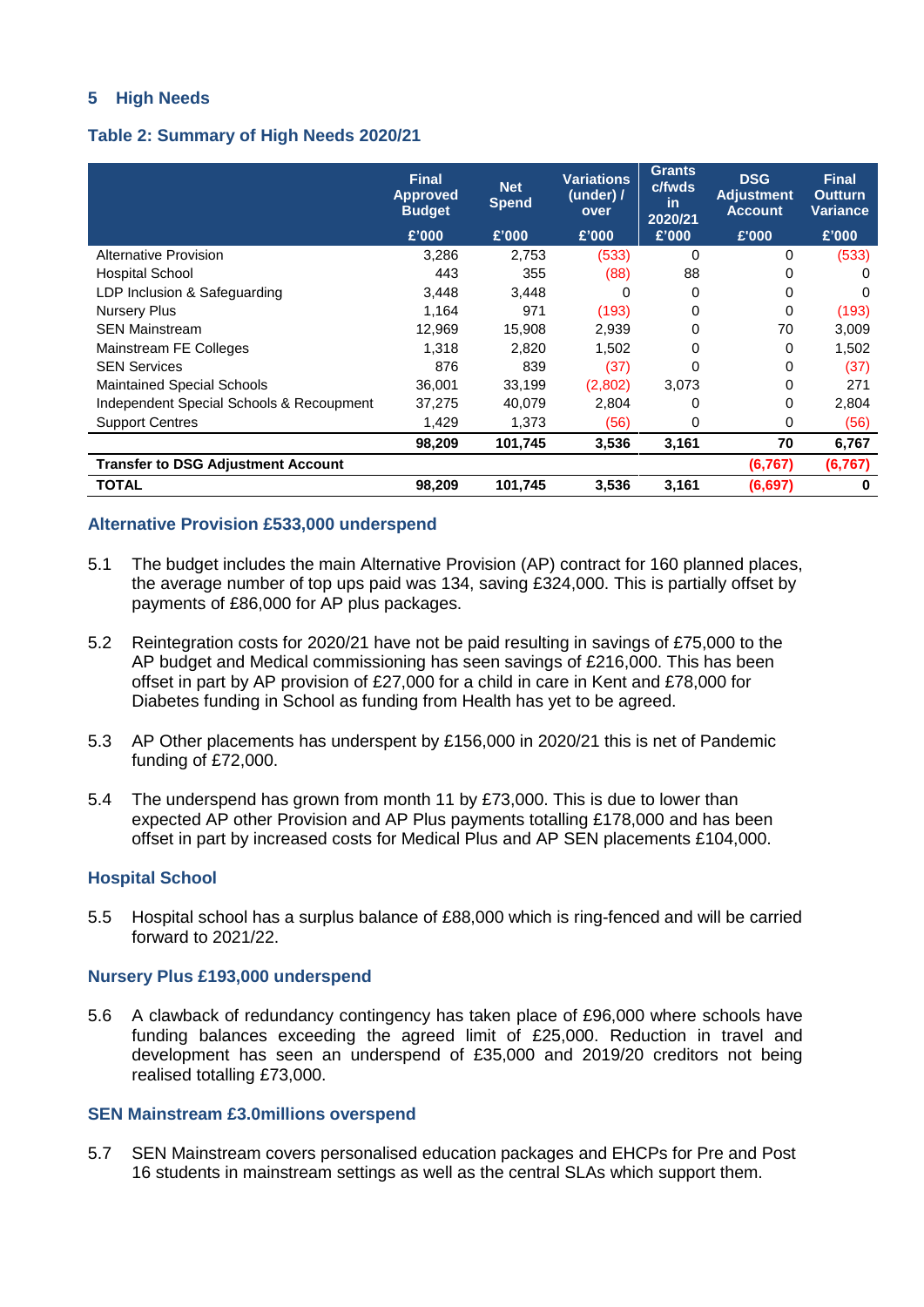- 5.8 There are currently 2,590 EHCPs with an average cost of £3,320 seeing an overspend of £299,000. Plus Packages have seen a total of 439 students with an average package of £9,488. There is an overspend of £1.4millions against plan, but this is a managed strategy to prevent escalation to more costly specialist independent placements.
- 5.9 Shortfall funding is paid to schools to recognise a higher than budgeted demand for EHCPs within the school, 92 schools have received shortfall (additional element 2) funding to the value of £1.36millions. Prior year costs have added £92,000 to the overspend along with unbudgeted lump sums totalling £85,000 and Post 16 mainstream (non-FE) has overspent by £62,000.
- 5.10 High Needs Contingency has seen an underspend of £70,000. The SEN 100 project consultancy report recommendations have been approved by Schools Forum (DEF/21/06 minute 194, 17 Mar 2021) and will see this underspend carried forward to 2021/22 to fund a project manager post.
- 5.11 SEN Therapies -The Multi-Sensory Impairment (MSI) contract from 2020/21 has come back in house to DCC from Virgin Care and support has been commissioned from Babcock. The hourly rate was reduced and due to the pandemic, the number of hours delivered were lower, achieving savings of £242,000.
- 5.12 The Home Education Personal budget for 2020/21 of £460,000 has seen 78 pupils with an average cost of £8,723 giving an overspend of £203,000 and Tutoring Specialist provision budget saw 99 pupils with an average cost of £6,877 giving an overspend of £390,000.
- 5.13 The £393,000 improvement since month 11 relates to the MSI contract invoices and hours agreed in March 2021 and various costs not realised across mainstream top up funding, personalised budgets and specialist tutoring.

## **FE Colleges £1.5millions overspend**

5.14 Current student levels are 112 higher than the 574 budgeted for 2020/21. Outturn compared to budget has seen over 100% increase in expenditure. Total overspend is £1.5millions made up of a volume variance of £102,000 and price variance of £1.4millions.

## **SEN Services £37,000 underspend**

5.15 A £90,000 underspend for the Early Years Complex Needs Service has been delivered against running cost and travel costs, along with staff turnover. This has been offset by £53,000 overspent for the Employment and Skills team recharge.

## **Maintained Special Schools £271,000 overspend**

- 5.16 Individual School Balances for maintained special schools is a surplus carry forward of £3.1millions. The average number on roll for 2020/21 has been 1,377 pupils compared to 1,381 budgeted seeing a favourable volume variance of £139,000.
- 5.17 Top up funding received has resulted in an underspend of £90,000, the average price paid per place was £66 below the budgeted level of £11,879. In addition to the above a 2% inflationary increase to the residential top up was agreed, and prior year top up payments have also been issued totalling £48,000. Excess place funding has seen an adverse variance of £198,000 covering 20 placements.
- 5.18 Lump sums and Plus Packages are supporting payments going into Maintained Special Schools, these support young people with additional needs to stay in a setting. This was not built into the budget and has cost £302,000 but are often cheaper than the cost of an alternative placement was found in the Independent sector.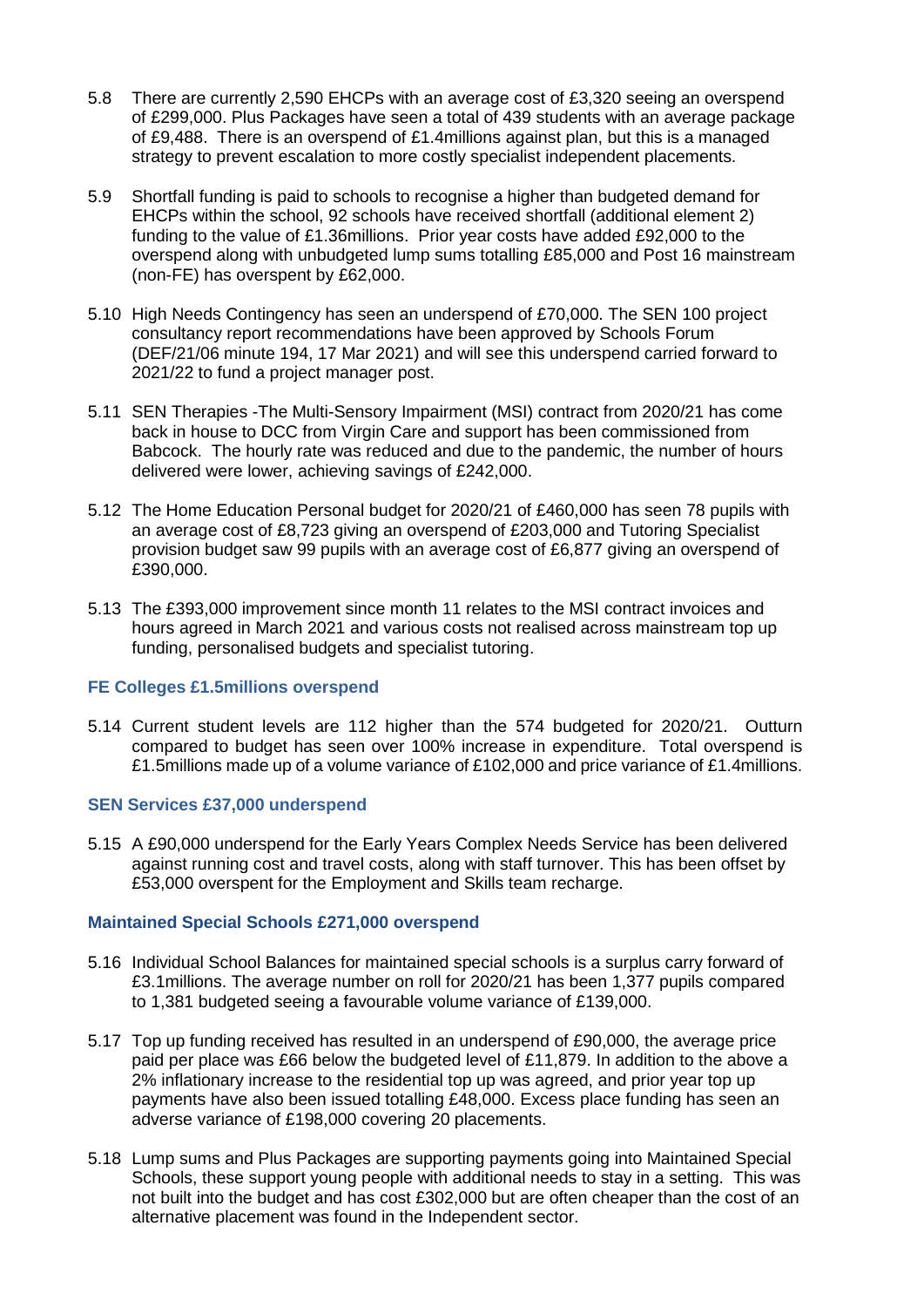- 5.19 Further income of £149,000 has occurred from Joint funded residential placements that have been identified since the budget prep process.
- 5.20 Since Month 11 there has been an improvement of £65,000. This reflects additional Plus Packages and lump sum payments of £40,000 offset by savings in enhanced offers and top up £105,000.

#### **Recoupment £351,000 overspend**

5.21 Devon is a net exporter of placements and we have seen an increase in our exports this year and a reduction in imports resulting in an overspend £351,000 within Recoupment. The export increases are mainly within special schools with significantly higher rates per place compounding this. The outturn includes costs of £126,000 for the Hospital Tier 4 beds.

## **Other Independent Special Schools £2.5millions overspend.**

- 5.22 As of March 2021 there are 929 placements in the Independent sector. The average placement numbers paid for 2020/21 total 796 compared to a budgeted 720 resulting in £3.8millions volume variance.
- 5.23 The cost per placement saw a saving of £1.5millions which came from £196,000 COVID-19 pandemic funding; Pupil Premium and FSM funding totalling £207,000 and in year credit notes of £1.1millions.
- 5.24 Children's Joint funded placements (included in the above price/volume analysis) are slightly lower than originally budgeted, however the average placement cost has risen during the year resulting in £251,000 overspend. The outturn includes £280,000 agreed income for residential Children in Care (CiC) placements; however, the majority of joint funded placements are agreed on a 50/50 split between Children and Education with Education picking up non educational costs.
- 5.25 Adult joint funded placements (included in the above price/volume analysis) are reporting an underspend of £145,000, after allowing for £196,000 COVID-19 pandemic funding.
- 5.26 Since Month 11 there has been a reduction in the overspend of £359,000. There has been a reduction in miscellaneous costs of £266,000 and £196,000 pandemic funding received. This has been offset in part by a rise in average pupil numbers resulting in additional costs of £114,000.

#### **Support Centres £56,000 underspend**

5.27 There has been a net saving of £56,000 within Support Centres. Savings have been achieved from Element 1 base funding £31,000 and reduced Babcock commissioning £28,000. A new support centre for September 2020 has cost £60,000 and has been funded by savings in exceeded place funding.

#### **6 Early Years**

- 6.1 Overall the Early Years has ring fenced surplus funds of Early Years grants for Private, Voluntary and Independent (PVI) settings £214,000, Disability Access Fund £300,000 and £331,000 support for providers.
- 6.2 External PVI settings have an overspend of £115,000 due to the commitment for Autumn term top up funding requested by DfE. The actual take up for 3 & 4 year olds for 2020/21 was 96% for the financial year against a budgeted level of 98%. External PVI payments for 2-year-old has an underspend of £294,000.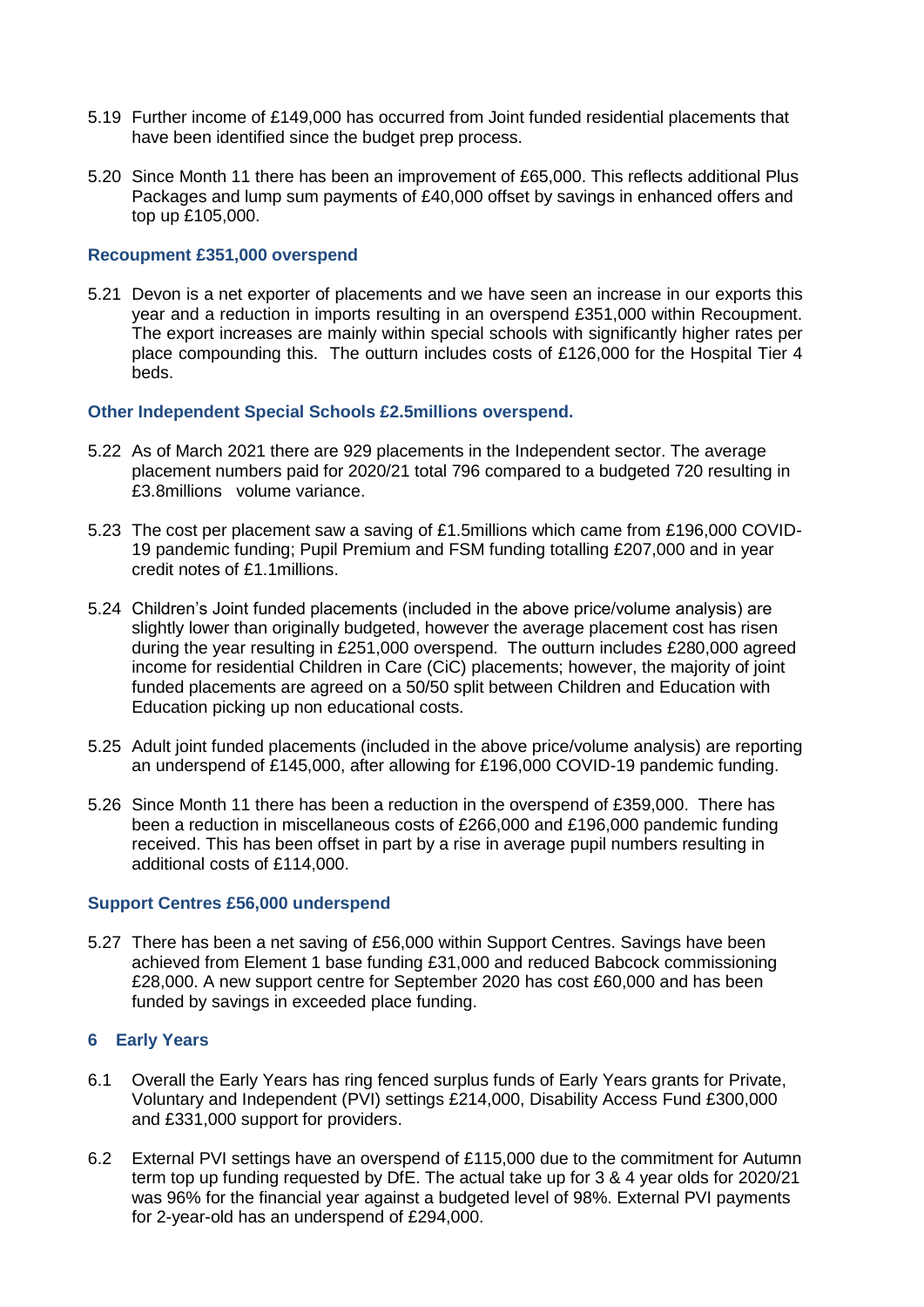- 6.3 The early years inclusion budget for SEN has supported 382 children which is an increase in the demand and seen an overspend for the year of £393,000.
- 6.4 The variance since month 11 is due to the January 2021 census data checks, completed in March, informing the provider funding for the period September 2020 to March 2021 (7/12th of the income).

## **7 Carry Forwards**

- 7.1 The total DSG is an overspend for 2020/21 is made up of ringfenced carry forwards of £5.4millions, Individual school balances of £21.1millions, and the cumulative DSG Deficit of just under £49millions. The tables below set out each of these elements.
- 7.2 The carry forward requests have been identified as part of the year end process and confirm the balances that were agreed, in principle, previously at Schools Forum.

## **Table 3: Surplus budget carry forward requests**

| <b>Budget Line</b>                   | <b>Amount</b><br>£'000 | <b>Notes</b>                                                        |
|--------------------------------------|------------------------|---------------------------------------------------------------------|
| <b>Growth Fund</b>                   | 182                    | Rolled forward 2020/21 underspend to fund                           |
|                                      |                        | ongoing growth fund                                                 |
|                                      | 1,544                  | Rolled forward to fund SEND 100 projects                            |
|                                      |                        | (DEF/21/04 minute 183, 20 Jan 2021)                                 |
| <b>Total Schools</b>                 | 1,726                  |                                                                     |
| Maternity                            | 556                    | Rolled forward 2020/21 underspend to fund                           |
|                                      |                        | ongoing maternity cover                                             |
| Schools and DSG Contingency          | 2,300                  | Rolled forward to fund contingency agreements in<br>2020/21 onwards |
| Invest to save projects              | 78                     | Rolled forward for payments linked to projects in<br>2020/21        |
| Facilitation and representation      | (7)                    | Rolled forward overspend to be funded from                          |
|                                      |                        | 2021/22                                                             |
| <b>Total School De-delegated</b>     | 2,927                  |                                                                     |
| Phase Associations - Devon SLS       | 55                     | Rolled forward to fund phase association                            |
|                                      |                        | agreements in 2021/22 onwards                                       |
| Phase Associations - Schools Forum   | 5                      | Rolled forward to fund Schools Forum                                |
|                                      |                        | arrangements in 2021/22                                             |
| <b>Other DSG Services</b>            | 28                     | Money Following Excluded Pupil (MFEP) rolled                        |
|                                      |                        | forward to 2021/22                                                  |
| <b>Total Central School Services</b> | 88                     |                                                                     |
| <b>SEND 100</b>                      | 70                     | Project support funding for SEN 100 in 2021/22                      |
|                                      |                        | (DEF/21/06 minute 194, 17 Mar 2021)                                 |
| <b>Total High Needs</b>              | $\overline{70}$        |                                                                     |
| <b>Early Years</b>                   | 300                    | <b>Disability Access Fund</b>                                       |
| <b>Early Years</b>                   | 116                    | Rolled forward 2019/20 underspend to review one-                    |
|                                      |                        | off Summer Term financial support                                   |
| Early Years Other Early Years Grants | 215                    | PVI Pupil Premium and Teachers Pay Grant                            |
|                                      |                        | arrangements in 2020/21                                             |
| <b>Total Early Years</b>             | 631                    |                                                                     |
| <b>Total Carry forward requested</b> | 5,442                  |                                                                     |

7.3 The maintained nursery, primary, secondary, special and hospital school balances will be automatically carried forward to 2021/22 in individual budgets. The balances have been set out in the table below.